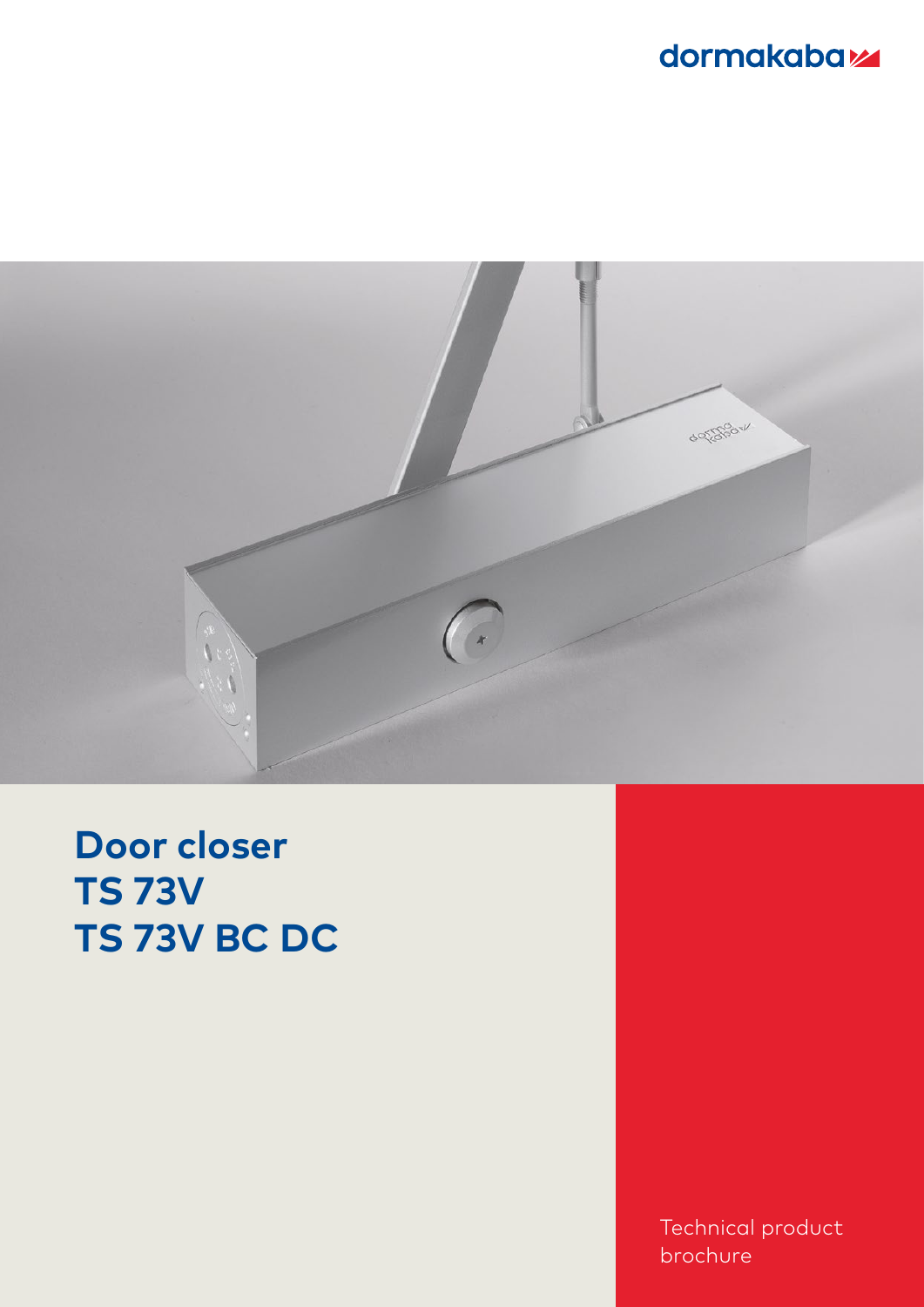# **Easy to fix, and even easier to adjust**

#### **Outstanding versatility. Quality assured.**

Tested to EN 1154.

The classic dormakaba TS 73 range has matured into the world's most specified hydraulic door closer for all types of interior doors. Its pedigree has been proven by the countless imitations that have appeared over the years.

With the introduction of the TS 73 V, now more than ever, this technically superior closer has more features and has become simpler to specify and install.

The spring strength of the closer can now be easily and steplessly adjusted by mean of an allen key, ensuring optimum performance in every situation. Certified to ISO 9001.

#### **Plus points…**

#### **…for the trade**

- The TS73 V covers the application and spring strength requirements of most standard interior doors (parallel arm bracket included with closer).
- Non-standard door and frame details are no problem with our wide range of fixing brackets and accessories.
- Stockholding requirements are reduced to a minimum without affecting service levels.

#### **…for the installer**

- Quick and easy to fix completely straightforward.
- Closing speed, latching speed and spring strength all simply adjusted with common handtools.
- Each boxed unit comes complete with fixings for timber and a parallel arm conversion bracket.

#### **…for the specifier/architect**

- Compact dimensions in a classic shape.
- Versatile in application, with a wide range of finishes.
- Designed to cope with most door and frame details, and backed by a wide range of accessories.

#### **…for the user**

- Peace of mind a closer that works well and goes on working year after year.
- High mechanical efficiency, low sensitivity to temperature change, wide opening angle, pressure relief valve to protect hydraulics from abuse.
- Optimum wall and door protection thanks to "thinking" backcheck.

| <b>Data and features</b>                              |                                                        | TS73 V          | <b>TS73 V</b><br><b>BC DC</b> |
|-------------------------------------------------------|--------------------------------------------------------|-----------------|-------------------------------|
| Closing force adjustable                              | Size                                                   | EN<br>$2 - 4$   | EN<br>$1 - 4$                 |
| Standard doors <sup>1)</sup>                          | $\leq$ 1100 mm                                         |                 |                               |
| External doors, opening<br>outwards <sup>1)</sup>     |                                                        |                 |                               |
| Fire and smoke check doors <sup>1)</sup>              | $\leq$ 1100 mm                                         |                 |                               |
| Non-handed                                            |                                                        |                 |                               |
| Arm                                                   | Standard                                               |                 |                               |
| Closing force adjustable by<br>means of setting screw |                                                        |                 |                               |
| Closing speed adjustable at<br>2 separate valves      | $180^{\circ} - 15^{\circ}$<br>$15^{\circ} - 0^{\circ}$ |                 |                               |
| <b>Backcheck</b>                                      | self-regulating                                        |                 |                               |
|                                                       | adjustable at<br>valve                                 |                 |                               |
| Adjustable latching action<br>by arm                  |                                                        |                 |                               |
| Delayed action                                        |                                                        |                 |                               |
| Hold-open                                             |                                                        | Ω               | Ω                             |
| Weight in kg                                          |                                                        | 1.3             | 1.3                           |
| Dimensions in mm                                      | Length<br>Depth<br>Height                              | 225<br>40<br>60 | 245<br>46<br>60               |
| Door closer tested to<br>EN 1154                      |                                                        |                 |                               |
| mark for construction<br>products                     |                                                        |                 |                               |

● Yes – no ○ Option

\* For high and heavy doors, external doors, and for doors required to close against high wind pressure, we recommend dormakaba TS 83.

### Certifire

The TS 73 V complies with the requirements and/or recommendations of the following: CERTIFIRE approved for fire doors ITT 120; MM/IMM 240; Ref. CF 117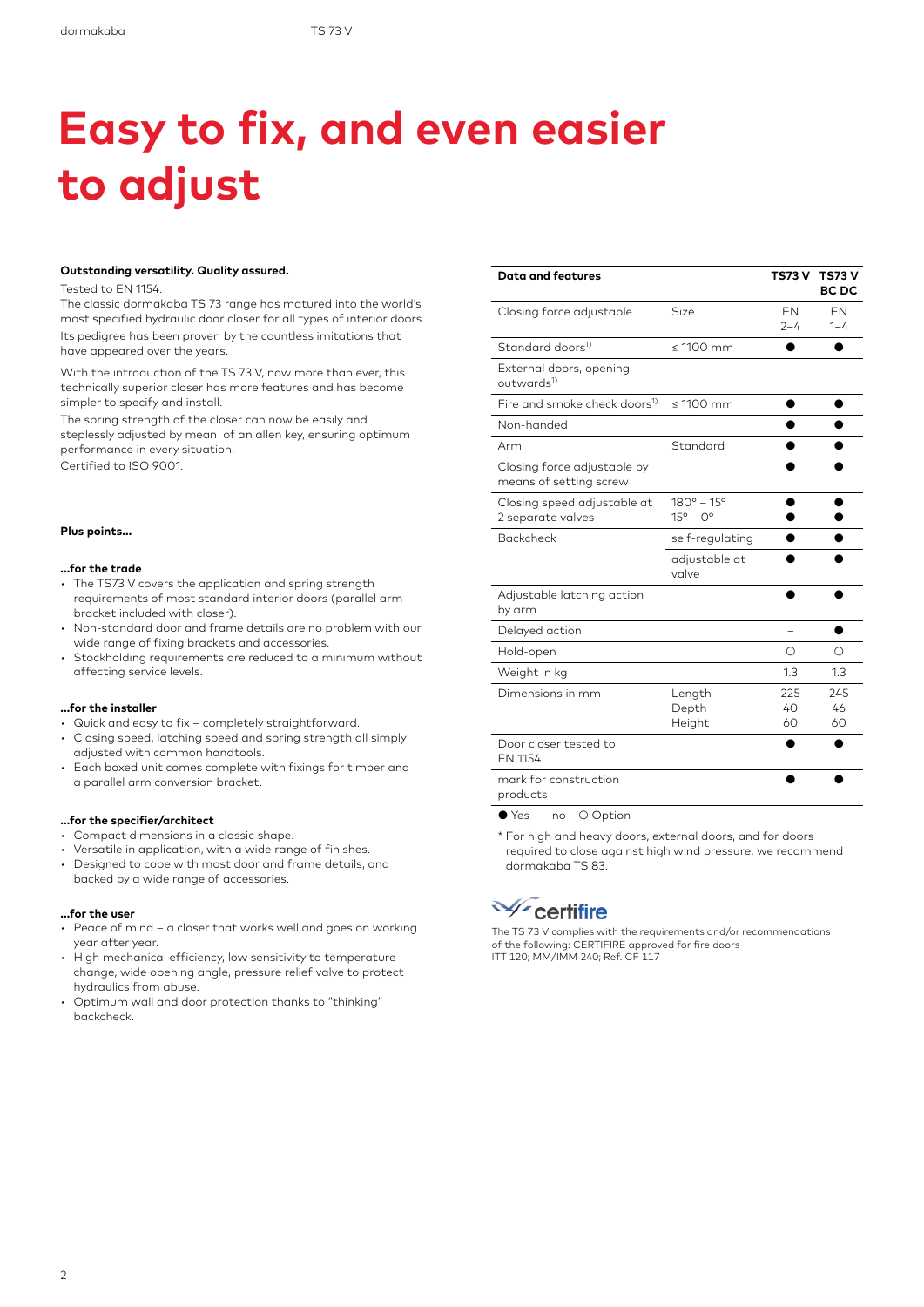#### **TS73 V EN2-4**



#### **TS73 V BC EN1-4**

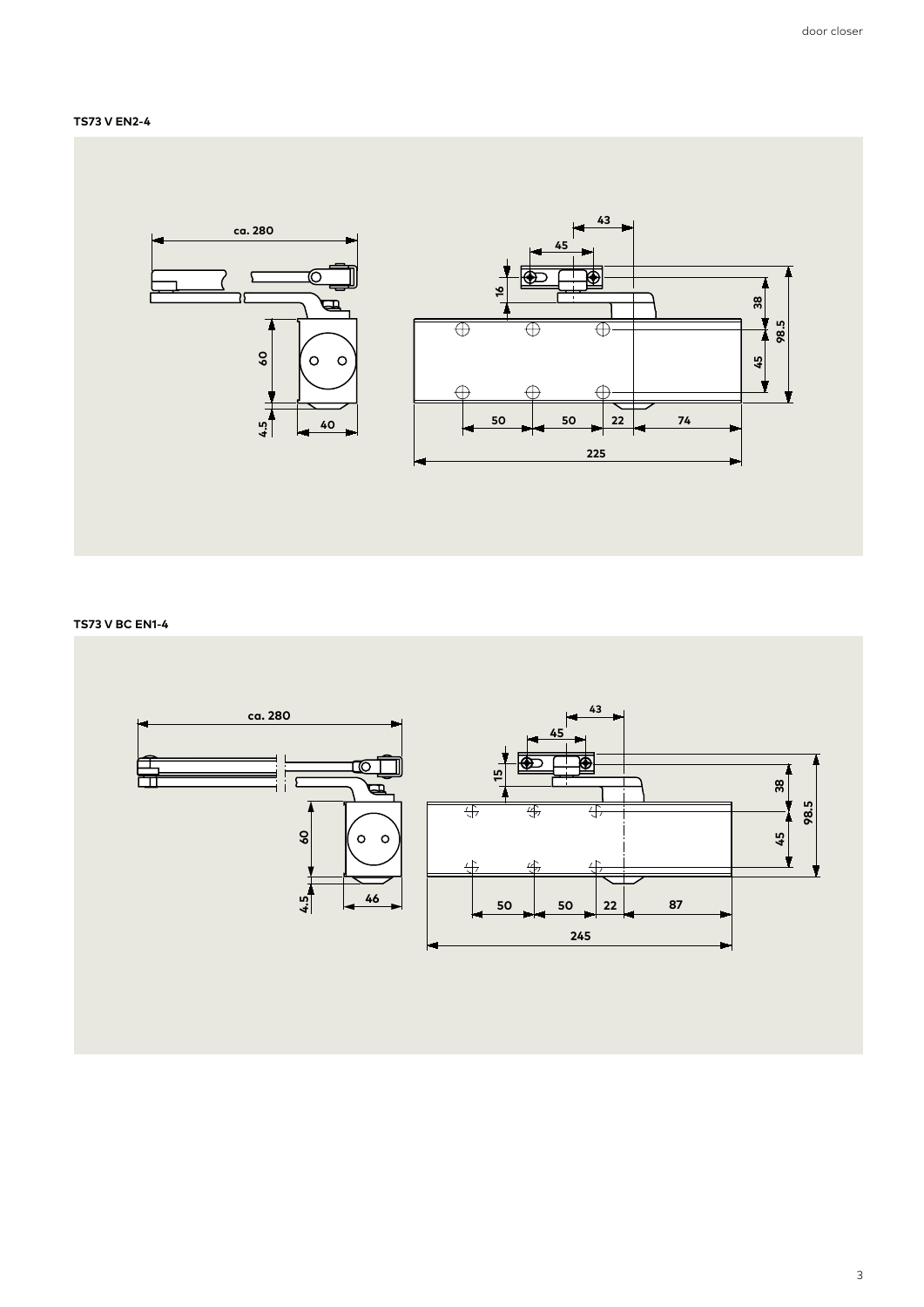

### **Door leaf fixing, pull side** (example shows LH (ISO 6) door; RH (ISO 5) doors mirrored arrangement)

### **Transom fixing, push side** (example shows LH (ISO 6) door; RH (ISO 5) doors mirrored arrangement)





With transom-fixed closers, the backcheck comes in later at between 85° and 90°,

depending on the door thickness and projection of the hinge used.

### **Door leaf fixing, push side** (parallel arm installation)

Example shows RH (ISO 5) door; LH (ISO 6) doors mirrored arrangement



With transom-fixed closers, the backcheck comes in later at between 85° and 90°, depending on the door wthickness and projection of the hinge used.



#### **Technical details**

| installation   | interior door<br>widths up to | closer<br>size |
|----------------|-------------------------------|----------------|
| standard/frame | $1100 \text{ mm}$             | $2 - 4$        |
| parallel arm   | $950 \text{ mm}$              | $2 - 3$        |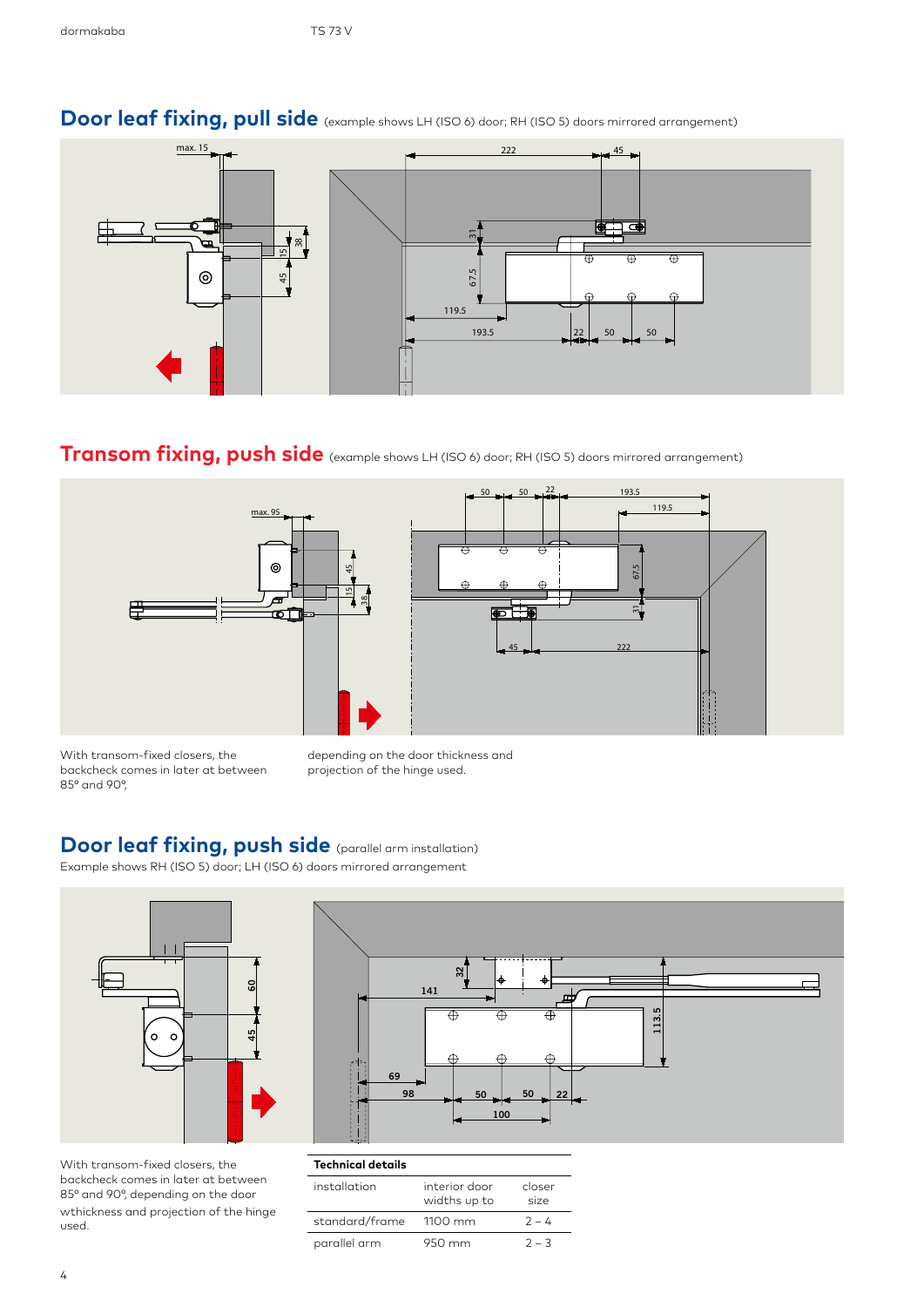

### **Door leaf fixing, pull side** (example shows LH (ISO 6) door; RH (ISO 5) doors mirrored arrangement)

### **Transom fixing, push side** (example shows LH (ISO 6) door; RH (ISO 5) doors mirrored arrangement)





With transom-fixed closers, the backcheck comes in later at between 85° and 90°,

depending on the door thickness and projection of the hinge used; the delayed action,

on the other hand, releases the door at an earlier point in its closing sweep.

### **Door leaf fixing, push side** (parallel arm installation)

Example shows RH (ISO 5) door; LH (ISO 6) doors mirrored arrangement



With parallel arm application, the backcheck comes in later at between 85° and 90°, depending on the door thickness and projection of

the hinge used; the delayed action, on the other hand, releases the door at an earlier point in its closing sweep.

| <b>Technical details</b> |                               |                |
|--------------------------|-------------------------------|----------------|
| installation             | interior door<br>widths up to | closer<br>size |
| standard/frame           | 1100 mm                       | $1 - 4$        |
| parallel arm             | 950 mm                        | 1 – 3          |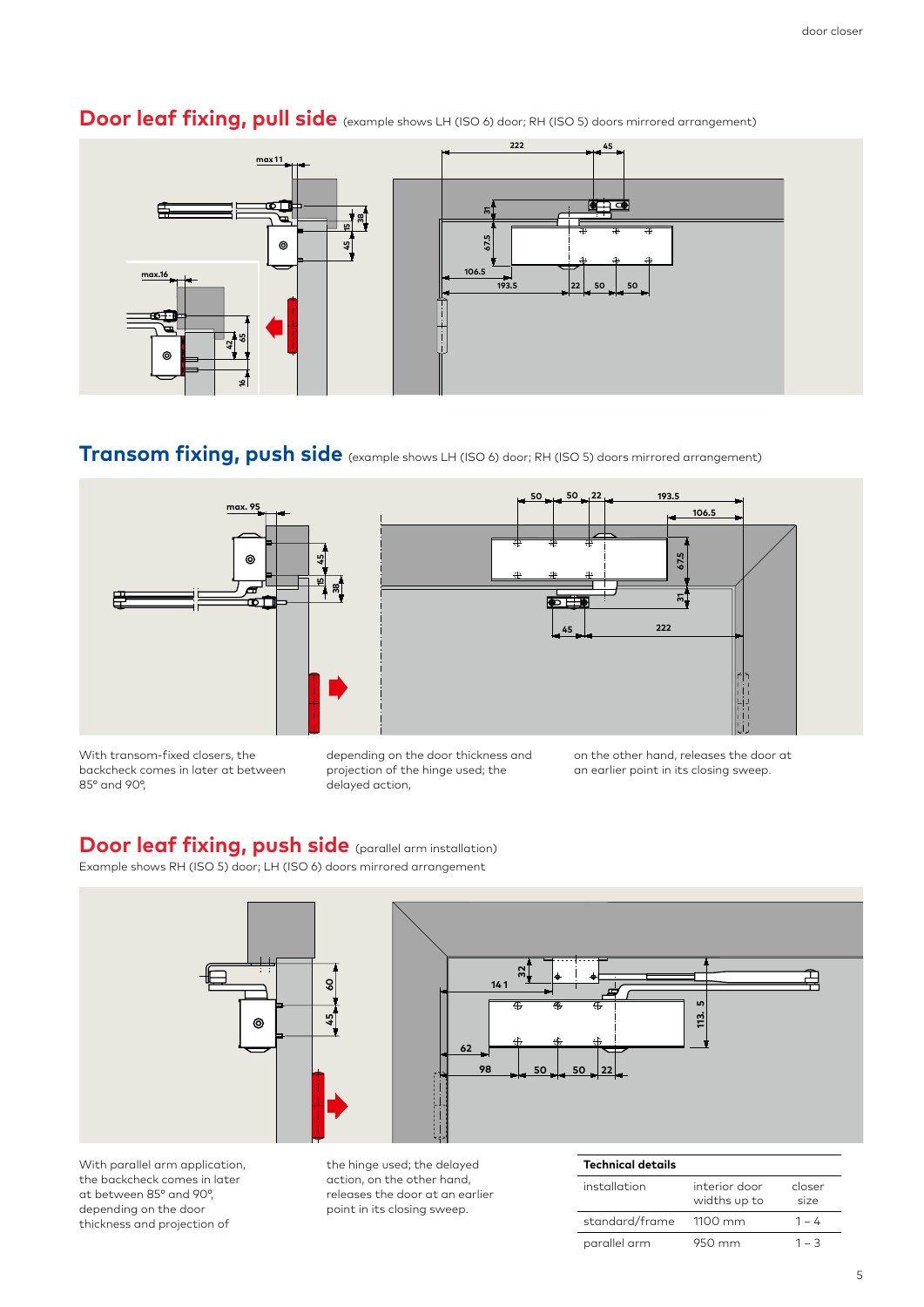

**Standard installation**



**Frame installation**



**Parallel arm installation**  (The above bracket is now supplied with every TS 73 standard closer.)



**Hold-open arm installation**  Adjustable for hold-open up to 150°.



**Soffit bracket and arm for standard installation with shaped architrave**



**Parallel arm bracket with upstand**   $(X =$  upstand 35 or 60 mm)



**Angle bracket installation**  Frame installation for outward opening doors with extra deep reveals.



**Drop plate installation**  For installation on frame (or door) when direct fixing of closer is not possible.

### **Specification text**

#### **dormakaba TS 73 V**

rack and pinion door closer; with adjustable power size EN 2 – 4, according to EN 1154, carries the CE mark, integral self-regulating backcheck; closing speed adjustable in two indepen-dent ranges and adjustable latch action. Non-handed.

#### **dormakaba TS 73 V BC DC**

rack and pinion door closer; with adjustable power size EN 1 – 4, according to EN 1154, carries the CE mark, Certifire approved, integral self-regulating backcheck; adjustable delayed action, closing speed adjustable in two independent ranges and adjustable latch action. Non-handed.

#### **Accessories Colour**



**Make dormakaba TS 73 V**

TS 73 V TS 73 V BC DC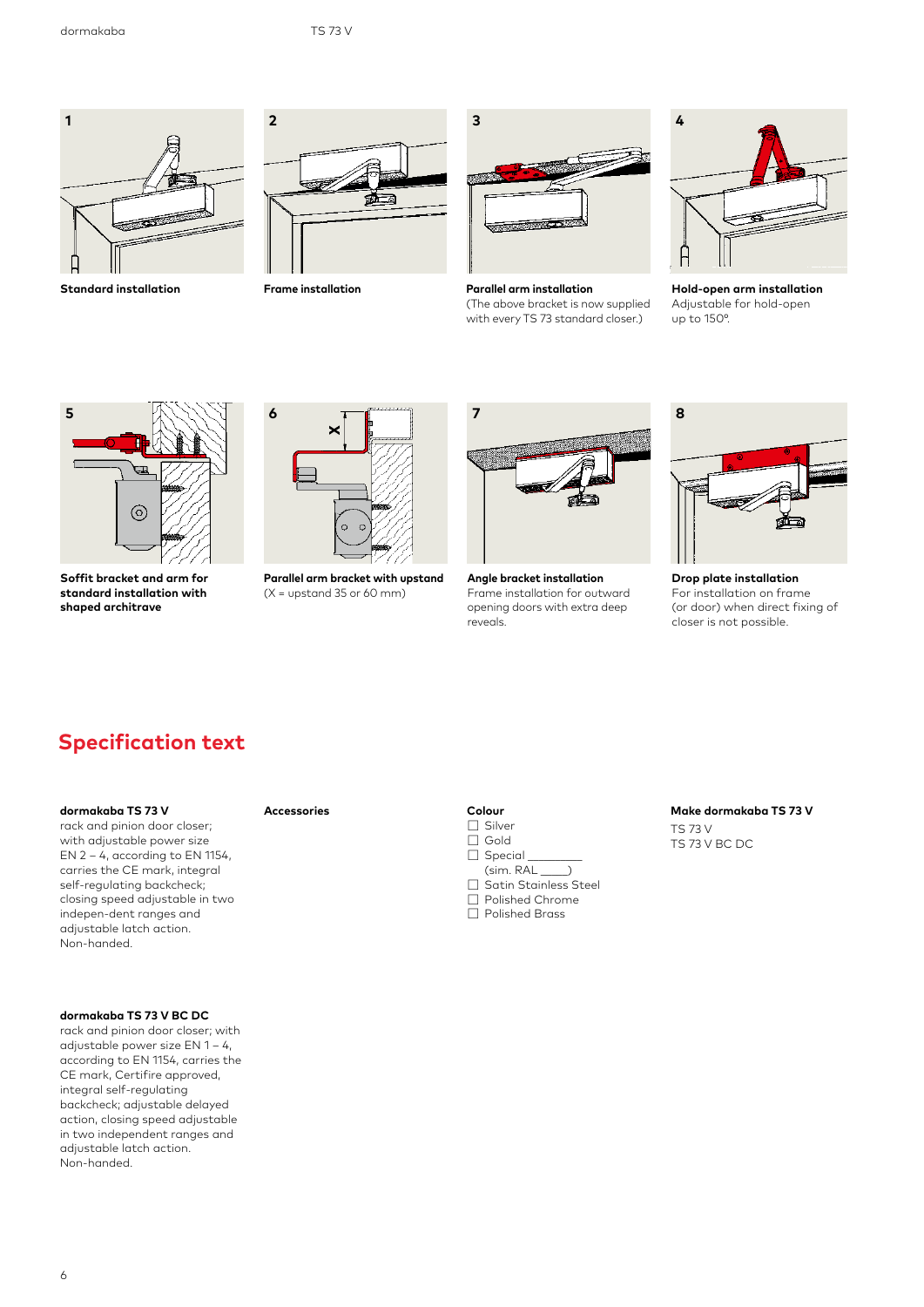### **Features and optional functions**

#### **With "thinking" backcheck (BC)**

Thanks to an innovative design concept, the resistance developed by this backcheck system as the door is opened beyond approx. 70° is directly proportional to door acceleration.

It is almost imperceptible when the door is opened slowly. However, if the door is opened hastily, the backcheck responds in equal measure.

And if the door should be flung open at speed – whether deliberately, thoughtlessly, accidentally or as a result of a gust of wind – the backcheck reacts at full strength, protecting the wall and door from damage.

#### **If no backcheck function is required, the system can simply be switched off.**

#### **With additional delayed action – Model BC + DC**

This model with its additional, integrated delayed action enables the closing cycle to be retarded within an adjustable range from 180° – 70° so that disabled persons, mothers with prams and people carrying bulky items are able to pass through the door without difficulty.

#### **With hold-open arm**

Combining the TS 73 V with a hold-open arm enables the door to be held open at an appropriate angle (up to approx. 150°) Hold-open arm with switch: The hold-open function can be switched on and off by the user by simply pressing a switch.





- **1** Self-regulating backcheck
- **2** Infinitely variable closing speed in the range 180° – 15°
- **3** Infinitely variable closing speed in the range  $15^{\circ}$  –  $0^{\circ}$
- **4** Adjustable latch range (by arm)





**1** Adjustable delayed action **2** Fully controlled closing with adjustable speed

**1** Hold-open range





**Hold-open arms are not permitted on fire doors**